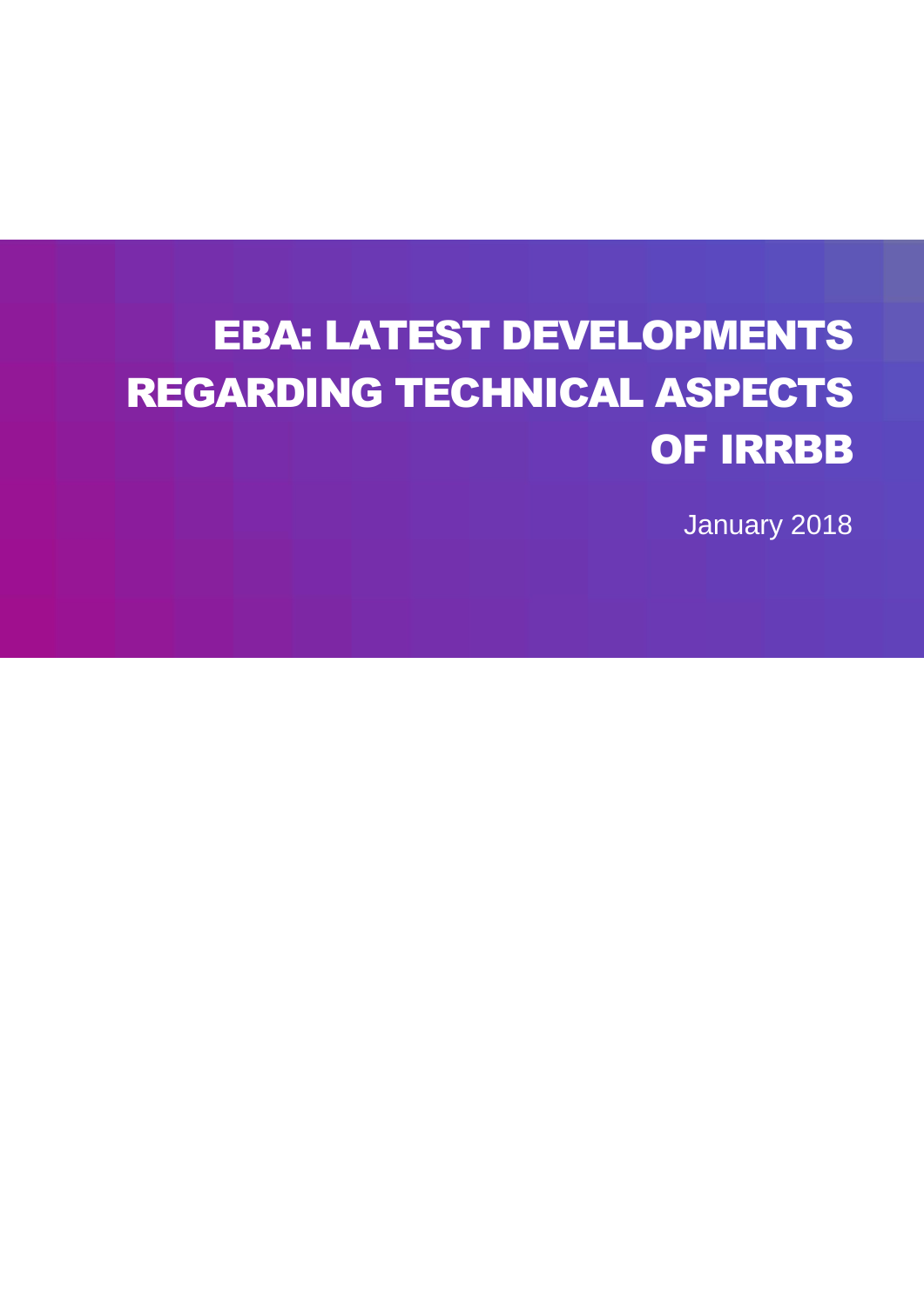

#### 1 THE AUTHOR



**Nathanael Sebbag** *Senior Manager*



**Kangkang GUAN** *Senior Consultant*

#### 2 ABSTRACT

Interest rate risk in the banking book ('IRRBB') is a particular area of interest for banks in the context of the European Banking Authority's ('EBA') plan to update the EU SREP framework in the coming years.

In order to implement the BCBS's update of its IRRBB standard in 2016, the EBA published a consultation paper on the 31 October 2017, designed to **update its IRRBB management guidelines from May 2015**.

The EBA's proposals aim to clarify and address a number of areas of improvement within eurozone banks. Compared to the 2015 EBA guidelines, the updated version will have **more requirements for IRRBB management** in terms of:

- IRRBB governance framework;
- Capital identification, calculation and allocation;
- Measurement of IRRBB; and
- Supervisory Outlier Test ('SOT').

The EBA's objective is to consult on the revisions in the first quarter of 2018, **targeting practical implementation by the end of 2018.**

This Briefing Note focuses on the implications of these latest developments for banks, highlighting areas that should be evaluated when addressing the requirements, considering all compliance operational issues.

#### 3 HIGH-LEVEL OVERVIEW

Given its mandate to promote supervisory convergence, the EBA is implementing a progressive approach in developing its IRRBB related regulatory requirements ahead of the BCBS deadline.

The revised EBA Guidelines will initiate **the implementation of the new BCBS Standards**, **while also improving the existing EBA guidelines**; in particular in those areas where supervisors desire a more practical approach.

In the EBA's proposals, credit institutions are expected to treat IRRBB as "an important financial risk', considered under Pillar 2. Indeed, the EBA provides more details on the design of banks' IRRBB governance frameworks, measurement approaches in terms of components and methods, design of shock scenarios and assumptions, and how the results of the IRRBB assessment in different phases should be used and how should capital requirements be properly assessed.

According to our analysis, in our view, **several points remain to be clarified or adjusted**, such as:

- The application date still has to be confirmed to be 31/12/2018;
- **Additional technical constraints are added in the calculation process of the SOT** (as defined by the BCBS), for example the inclusion of interest cash flows; Further detail on the practical operation of these is needed.
- The Credit Spread Risk ('CSR') In the banking book is included in the IRRBB perimeter **but the definition remains broad and should be clarified**;
- **Ambiguities remain in the internal capital requirement;** notably some statements related to the definition and evaluation of the internal capital amount;
- **Requirements regarding inclusion of IRRBB in institutions' Risk Appetite Statements** (e.g. shortterm and long-term impact of fluctuating interest rates on both earnings and economic value) are included but could be more specific in order to clarify supervisory expectations; and
- The requirement **to consider instruments accounted for at fair value separately** (whether reflected through the profit and loss account or directly in equity) **for defining risk appetite statement** and to define limits.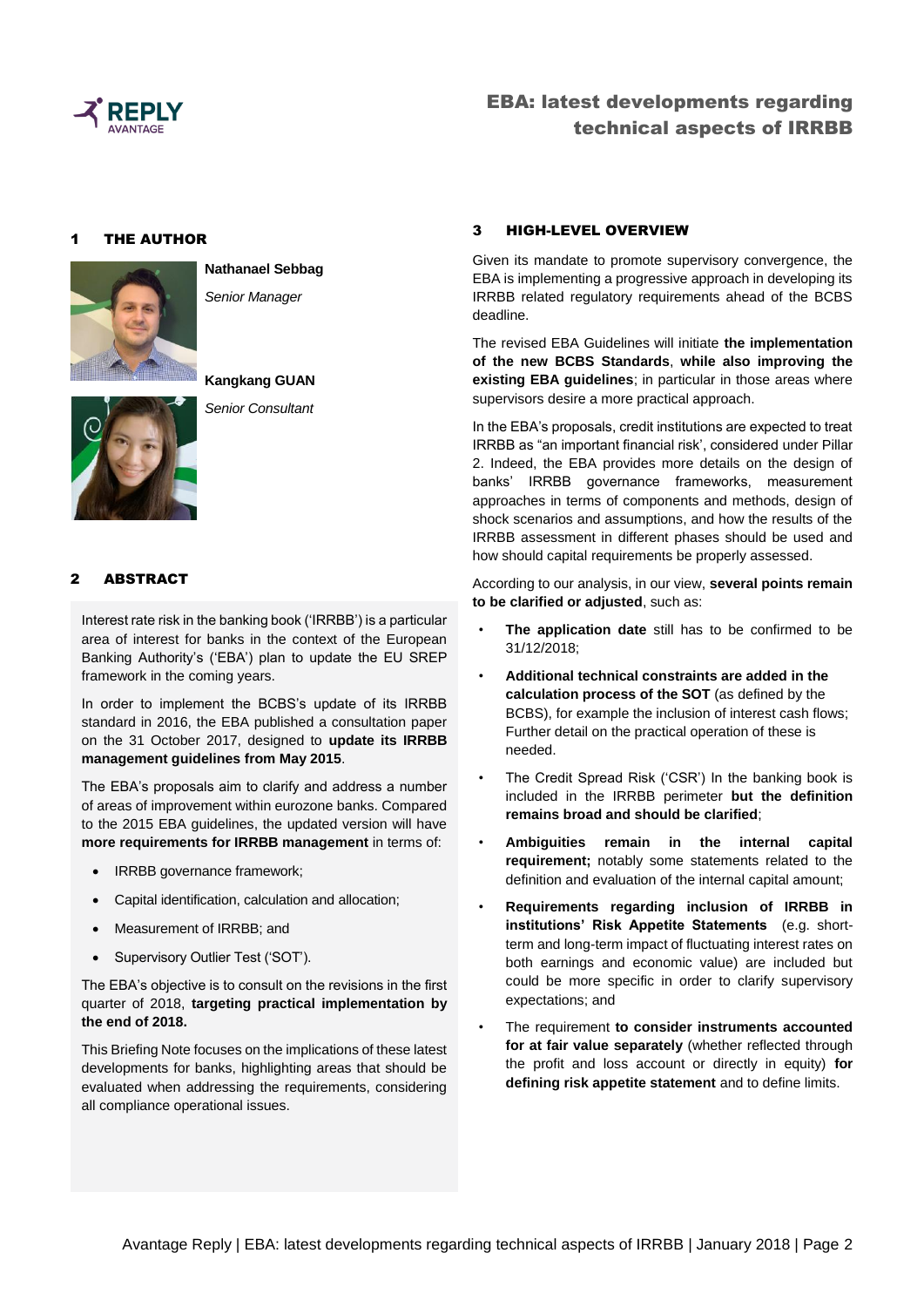

#### 4 KEY AREAS OF FOCUS

Our analysis of the consultation paper focuses on four key topics:

- IRRBB governance framework;
- Capital identification, calculation and allocation;
- Measurement of IRRBB; and
- Supervisory Outlier Tests.

#### **IRRBB GOVERNANCE FRAMEWORK**

The governance of IRRBB is described through three complementary perspectives, described below:

#### *i. Risk management framework and responsibilities*

The management body is clearly identified as the ultimate owner of the IRRBB management framework, the risk appetite framework and capital allocation for IRRBB coverage.

#### *ii. Risk appetite and policy limits*

The risk appetite framework and specific limits for IRRBB are incorporated as follows:

- The institution's risk appetite for IRRBB should be expressed in terms of the maximum acceptable **shortterm and long-term** impact of fluctuating interest rates on **both earnings and economic value** and should be reflected in limits.
- **Instruments accounted for at fair value**, whether reflected through the profit and loss account or directly in equity (via other comprehensive income), **should be taken into account separately.**
- Limits should be aggregated at consolidated level and sub-limits may be applied for individual business units, portfolios and instruments. The hedging strategies using derivative instruments are specified and institutions should have a dedicated set of limits to monitor the evolution of the hedging strategy.
- Any breach of limits should receive prompt management attention and escalated without delay.

#### *iii. Risk policies, processes and controls*

The core elements of a complete and effective IRRBB governance framework includes a **dedicated IRRBB policy**, which is reviewed at least annually, ensures the lines of authority and responsibilities for managing IRRBB exposures, the proper process of scenario, assumptions and measurement review, and its soundness and coherence in light of the outcomes of regular reports.

Other minimum requirements for IRRBB governance are specified as follows:

- Regular review by internal control and independent auditing function;
- **IRRBB** models must be subject to independent **validation**; and
- Appropriate IT system and data quality should be in place to guarantee the quality and the accuracy of the IRRBB exposure measurement.

#### **CAPITAL IDENTIFICATION, CALCULATION AND ALLOCATION**

The EBA consultation paper points out that institutions should not rely exclusively on supervisory assessments of capital adequacy in respect to IRRBB (notably the variation of the economic value of equity ('EVE')), but they should **also develop internal methodologies commensurate with the institution's risk appetite and management framework**.

More precisely, the EBA has prescribed more specifically the **factors to be taken into account in the capital adequacy assessment** for IRRBB, and the criteria to be used when considering allocation of capital.

For the capital adequacy assessment, apart from the size and tenor of internal limits on IRRBB, the effectiveness of hedging strategies, and the robustness of the modelling assumptions and the design of the stress scenarios, **factors such as the following** should also be taken into account, which requires a more comprehensive evaluation of the risk profile of the institution:

- The drivers of the underlying risk and the circumstances under which the risk may materialise;
- The impact of embedded loss;
- Capital adequacy, taking into account the capital distribution ability across legal entities in the prudential perimeter, instead of focusing on the overall capital adequacy at consolidated level; and
- The impact on EV and earnings of mismatch positions in different currencies.

Moreover, **in terms of capital allocation**, the institution should base their capital requirement **not only on the potential or actual loss, but also consider if the fluctuation of net interest income would affect the normal business operations and the dividend distribution.**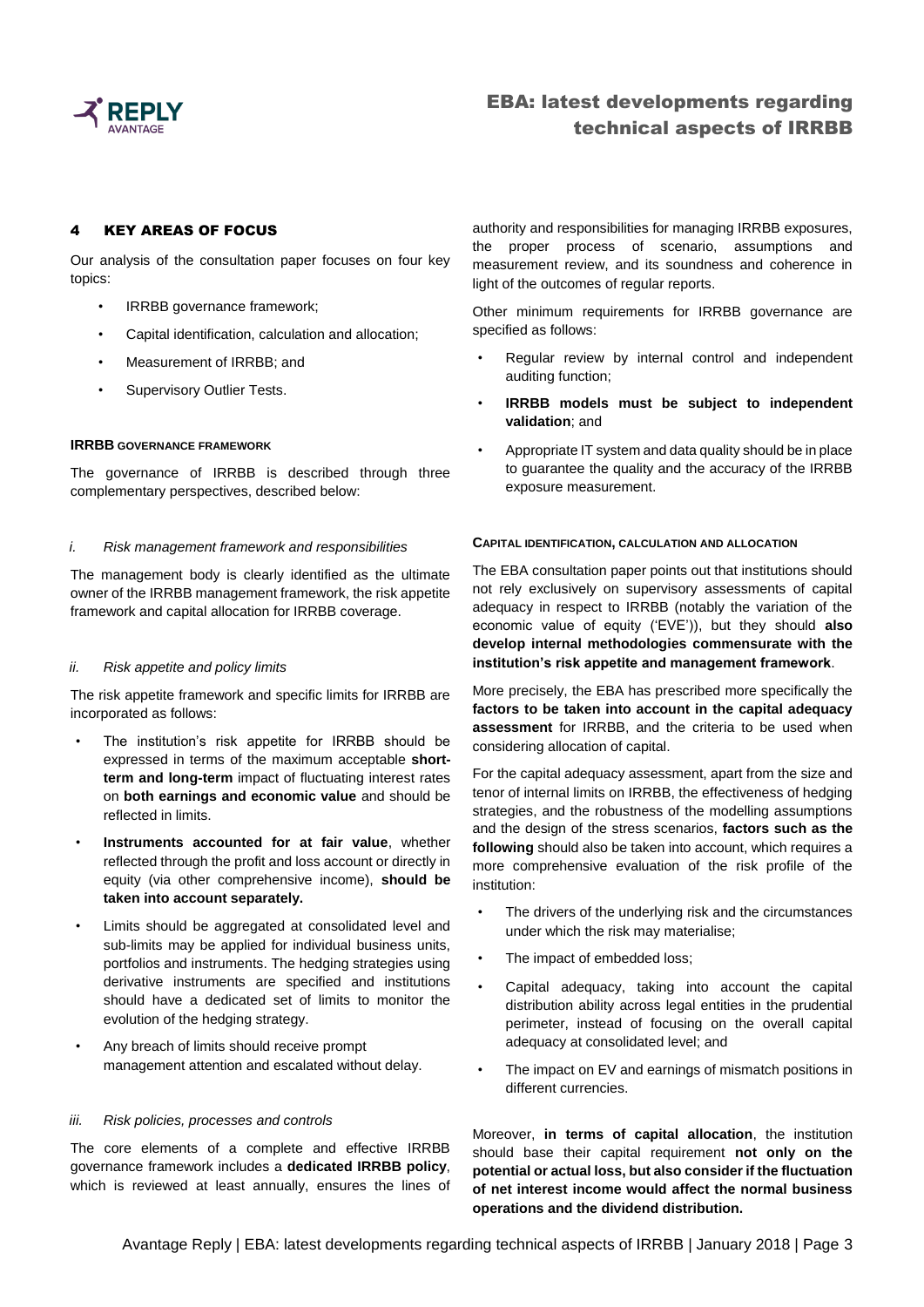

When there is a high risk of interest earnings being materially reduced, the institution should consider capital buffer adjustments.

#### **MEASUREMENT OF IRRBB**

IRRBB should be measured and monitored trough two complementary approaches: on going management and annual stress tests. The measurement methodologies are different from each other as they serve different purposes.

**Potential changes to both the economic value (EV) and earnings should be measured.**

#### *Ongoing management of IRRBB*

For the purpose of ongoing management of IRRBB, **at least quarterly reviews of IRRBB exposures is necessary, with the m**ain considerations being:

- The application of a conditional or unconditional cash flow modelling approach according to the institution's activities and the complexity of its business model;
- The use of appropriate assumptions across different currencies;
- The design of appropriate shock scenarios capturing the institution's risk profile, complexity and key markets, include but not limited to the scenarios prescribed by the regulators; and
- The inclusion of negative interest rate scenarios.

The results of the shock scenarios should be embedded into decision-making at appropriate management levels and be used to establish and review the policies and limits for IRRBB.

#### *Interest rate stress tests*

Interest rate stress tests are typically **incorporated into the ICAAP process** and conducted at least annually. This process is integrated into the institution's overall stress testing framework**.** The stress scenarios should be **more extreme than those used in the on-going management process** to test the vulnerability of the institution. The result should be used in strategic decision-making including internal capital allocation.

#### *Measurement assumptions*

When measuring IRRBB, institutions **should fully understand and document key behavioural and modelling assumptions**. These assumptions should be aligned with business strategies and regularly challenged.

Institutions should take into account the following assumptions for both economic value and earnings-based measures of IRRBB:

- **The exercise of interest rate options** (automatic or behavioural) by both the institution and its customers under specific interest shock and stress scenarios;
- The treatment of balances and interest flows arising **from non-maturity deposits ('NMDs'**);
- The treatment of fixed term deposits **(with risk of early redemption)** and of fixed rate loans and fixed rate loan commitments;
- The treatment of own equity in internal economic value measures; and
- The implications of accounting practices for the measurement of IRRBB; in particular hedge accounting effectiveness.

In terms of measurement assumptions, **three elements are highlighted** and are describe below:

*i. Behavioural assumptions for customer accounts with embedded customer optionality*

Institutions should assess the following elements:

- The potential impact on current and future loan prepayment speeds arising from the interest rate scenario, underlying economic environment, contractual features and competitors' activities;
- The elasticity of adjustment of product rates to changes in market interest rates; and
- The migration of balances between product types as a result of changes in their features, terms and conditions.

Institutions should have policies in place governing the setting and regular assessment of the key assumptions for the treatment of on and off-balance-sheet items that have embedded options in their interest rate risk framework.

*ii. Behavioural assumptions for customer accounts without specific re-pricing dates*

Institutions should notably assess the following elements:

- Be able to identify 'core' (as opposed to 'transient') balances on transaction accounts;
- Assess the potential migration between deposits without specific re-pricing dates and other deposits;
- Consider potential constraints on the re-pricing of retail deposits in low or negative interest rate environments;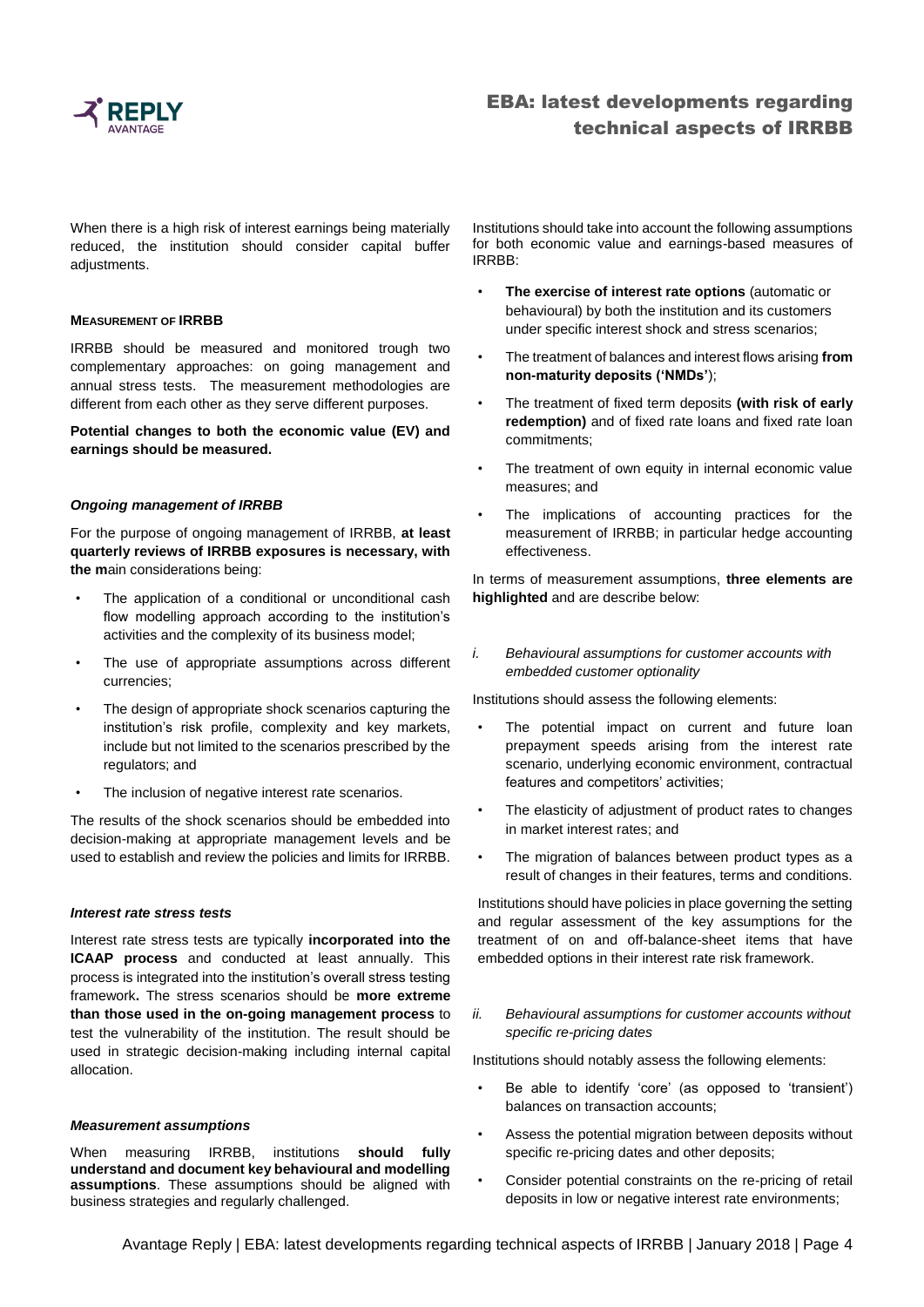

- Ensure that assumptions about the decay of low cost balances are prudent and appropriate;
- Not exclusively rely on statistical or quantitative methods;
- Have appropriate documentation of these assumptions in their policies and procedures, and a process for keeping them under review;
- Understand the impact of the assumptions on the institution's own chosen risk measurement outputs and internal capital allocation decisions; and
- Undertake stress testing to understand the sensitivity of the chosen risk measures to changes in key assumptions.

#### *iii. Corporate planning assumptions for own equity capital*

The BCBS IRRBB standard of April 2016 has specified two possible approaches for **treating institutions' own equity capital**:

- The EVE measure with no application of rate or term on the equity; and
- The 'earning-adjusted EV' where assumptions about the investment term of equity and its interest rate sensitivity is taken into account.

The EBA consultation paper **outlines some guidance if the institution decides to adopt a policy to stabilise earnings arising from their own equity**. Apart from defining and understanding a chosen investment maturity profile, institutions are advised to avoid taking income stabilisation positions that significantly reduce their capability to adjust to significant changes in the underlying economic and business environment, and to include the investment term assumptions in the corporate planning cycle.

#### **SUPERVISORY OUTLIER TEST**

In line with BCBS IRRBB standard of April 2016, the SOT is strengthened under the EBA proposals.

Institutions should assess the sensitivity of their EVE at least quarterly through:

- The application of **parallel shocks of +/- 200 bps shift of yield curve, with the threshold of 20% of EVE decline in comparison to the institution's own funds (Tier 1+Tier 2); and**
- The application of **six interest rate shock scenarios by currency (shock sizes differing between currencies), with the threshold of 15% EVE decline in comparison to the Tier 1 capital** of the institution under any of the six scenarios.

In particular, institutions should report annually, **through the ICAAP report**, to the competent authority the change in EVE that results **from the latest calculation.**

In order to maintain comparability between institutions the EBA clearly defined the **principles and the treatment of certain balance sheet positions for the SOT exercise**. A number of new requirements are introduced to enhance the accuracy and the comprehensiveness of the exercise:

- The inclusion of pension obligations and pension plan assets unless they are captured elsewhere;
- Inclusion of **interest rate cash flows** (repayment, repricing and interest payments);
- Introduction of post-shock interest rate floor;
- Introduction of a **five year cap for retail and nonfinancial whole sale deposits** without specific repricing maturities by currency; and
- Independent treatments of interest rate shocks by currency.

### 5 NEXT STEPS: WHAT ARE THE KEY CHALLENGES?

The different elements summarised above provide an understanding of the EBA's supervisory approach and expectations in respect of IRRBB. Several points emphasized in their consultation paper present challenges for institutions; notably:

- The IRRBB governance framework, assumptions and stress scenario design, and capital allocation and risk appetite limits should be coherent with their business model, strategies and the business environment in which they operate.
- All interest rate sensitive elements should be included in the IRRBB management framework and resultant calculations. For earnings, institutions should not only consider interest income and expenses. Interest rate derivatives, off balance sheet commitments, and market value changes of instruments impacting the P&L or directly in equity via fair value of the OCI should all be appropriately included with defendable assumptions.
- Both an earnings perspective and economic value perspective are required to be considered. In particular, for the limits in IRRBB risk appetite, both long term and short terms limits for earnings and economic values are prescribed.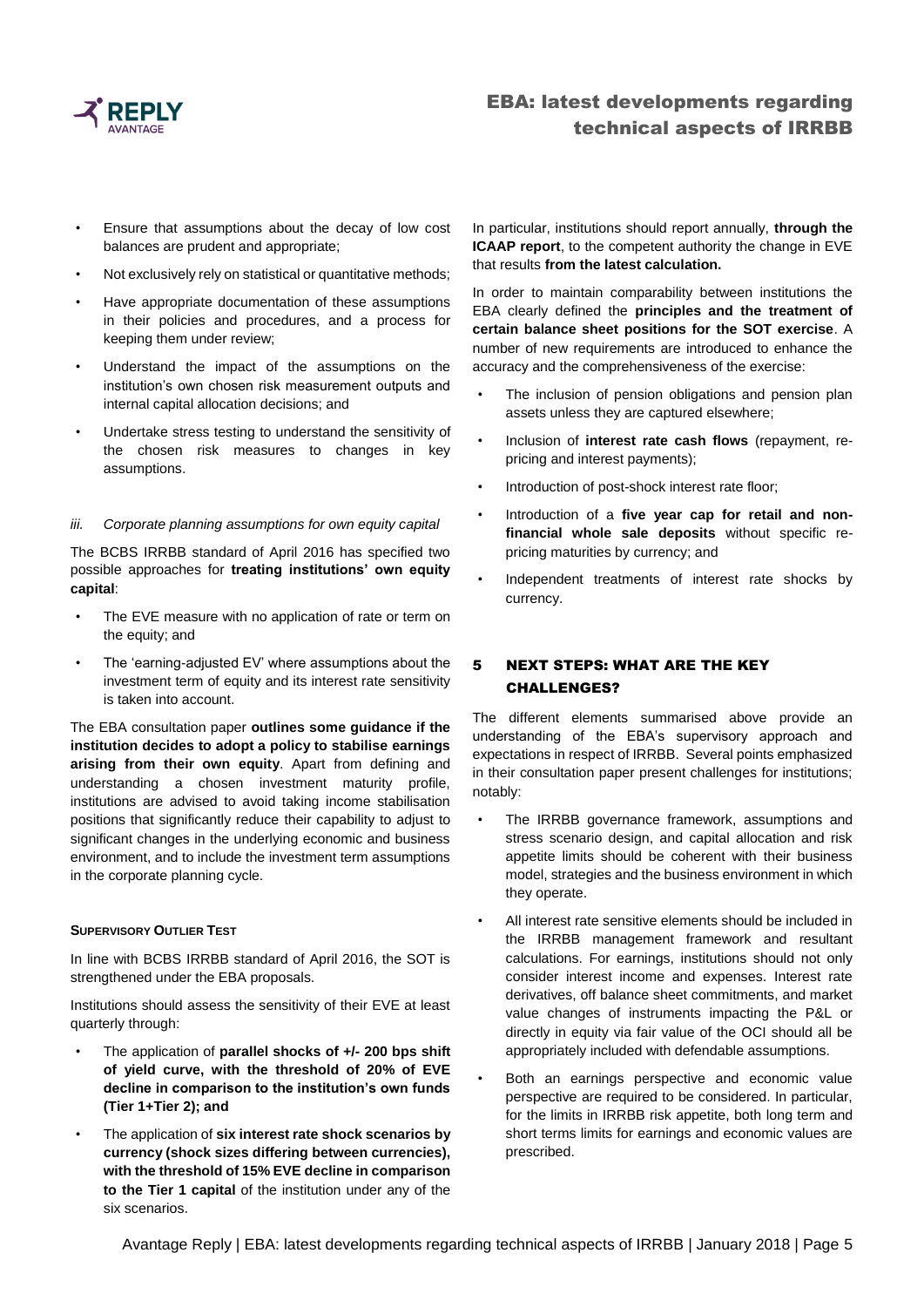

More stringent requirements for the accuracy and comprehensiveness of the measurement of IRRBB and the Supervisory Outlier Test ('SOT') (in particular, there is an increased level of sophistication in the shock scenario designs, interest cash flows modelling and customer behaviour assumptions).

#### 6 ABOUT AVANTAGE REPLY

Avantage Reply (a member of the Reply Group) is a pan-European specialised management consultancy delivering change initiatives in Risk, Compliance, Finance (Capital Management and Regulatory Reporting), Treasury and Operations within the Financial Services industry.

Within our core competencies, we have extensive experience in implementing changes driven by:

- Industry-wide legislative and regulatory initiatives (e.g. CRD, BRRD);
- Mergers, Acquisitions & Divestments (e.g. business combination, separation and flotation); and
- Business improvement and optimisation agendas (e.g. risk appetite and capital allocation).